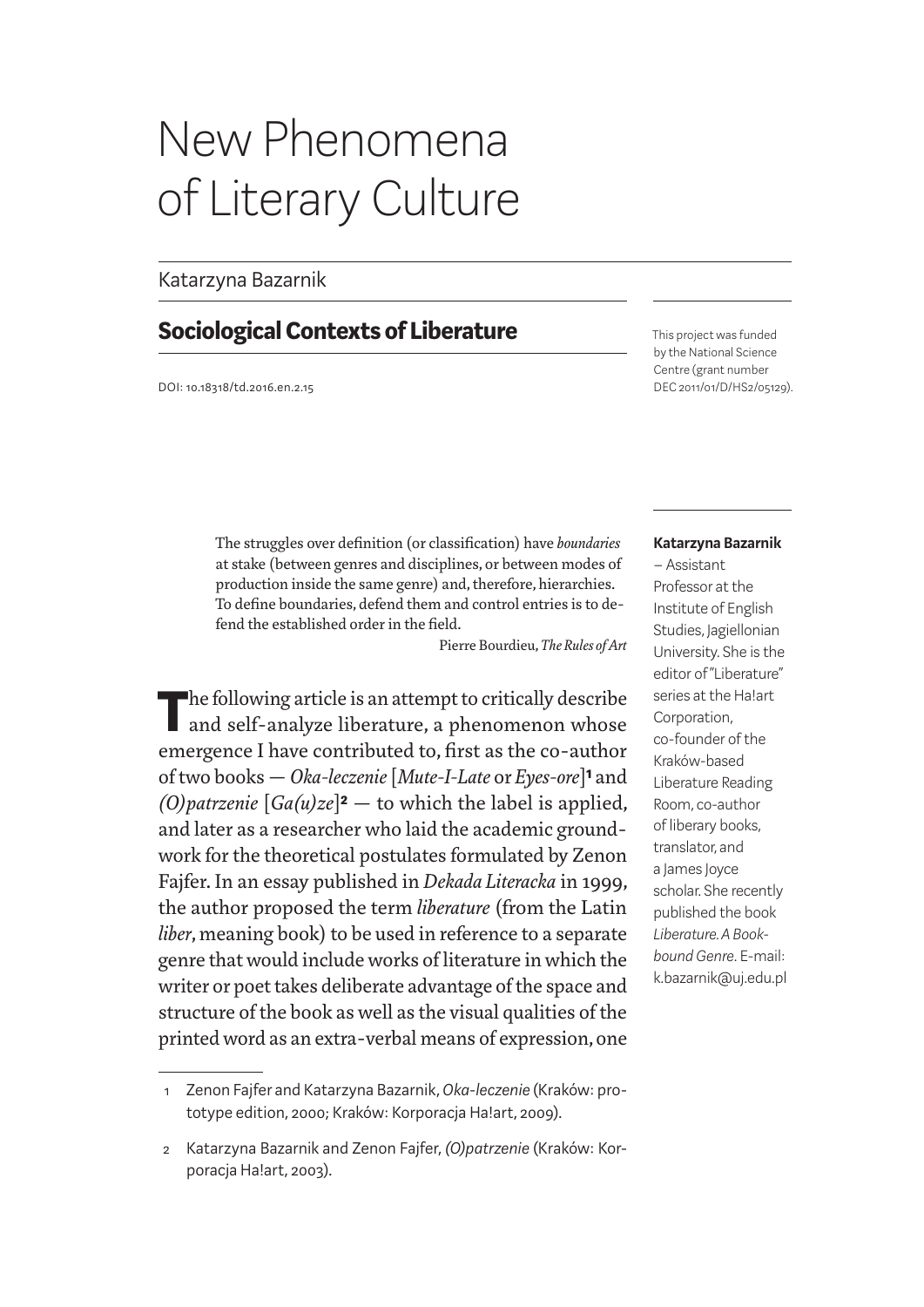that constitutes a nonverbal semantic code that harmonizes with the verbal code. This proposal was made in the concluding section of the article provocatively titled *Liberature: An Appendix to a Dictionary of Literary Terms*,**3** which bore the features of an artistic manifesto and which, in hindsight, was interpreted as such by researchers as well as the authors who came to identify with the theses contained therein. The piece was published to accompany the *Exhibition of Unconventional Books* we hosted at the Jagiellonian Library as part of Bloomsday, a series of events commemorating the date on which Joyce's *Ulysses* takes place.

Fajfer at the time postulated that the writer's medium ought to include, beside language, the visual and material aspects of books and the printed word, such as the color and form of the typeface, the typography of the page (*mise-en-page*), the architecture of the volume, and even the paper or other material on which the text is printed. He encouraged other writers to make deliberate and active use of these features, seeing such poetics as a "way of saving hardcopy books from obliteration by electronic media," and concluding that "this fourth, still officially unacknowledged, mode will infuse new life into literature. This genre may be the future of literature."**4** In later articles, he also referred to tradition, pointing out a number of acclaimed writers who had employed such devices, deliberately molding the physical space of their works and subversively revealing the opaqueness of materialized language.

This theoretical postulate, which the artist provocatively presented as an "appendix to a dictionary of literary terms," may be perceived as a classic form of intervention in the consecrated field of literature with the purpose of shifting its borders and changing its internal hierarchy. As Bourdieu observes, "to produce effects is already to exist in a field, even if these effects are mere reactions of resistance or exclusion."**5** Fajfer's manifesto – this autonomygiving voice advocating the independence and purity of literature, addressing writers and theoreticians alike – initially struck a chord with literary scholars and, in time, with artists as well,**6** perhaps owing to the fact that earlier

<sup>3</sup> Zenon Fajfer, "Liberatura. Aneks do słownika terminów literackich," *Dekada Literacka* 5–6 (1999): 8–9; reprinted in *Liberatura czyli literatura totalna. Teksty zebrane z lat 1999- -2010* [*Liberature or Total Literature*], ed. and trans. Katarzyna Bazarnik (Kraków: Korporacja Ha!art, 2010), 23–28. Subsequent citations refer to the more readily available reprint.

<sup>4</sup> Fajfer, *Liberatura*, 28.

<sup>5</sup> Pierre Bourdieu, *The Rules of Art: The Genesis and Structure of the Literary Field*, trans. Susan Emanuel (Stanford: Stanford University Press, 1995), 225–226.

<sup>6</sup> It should be noted that Radosław Nowakowski, one of the curators of the "Booksday" exhibition at the Jagiellonian Library, previously a self-described "bookmaker," immedi-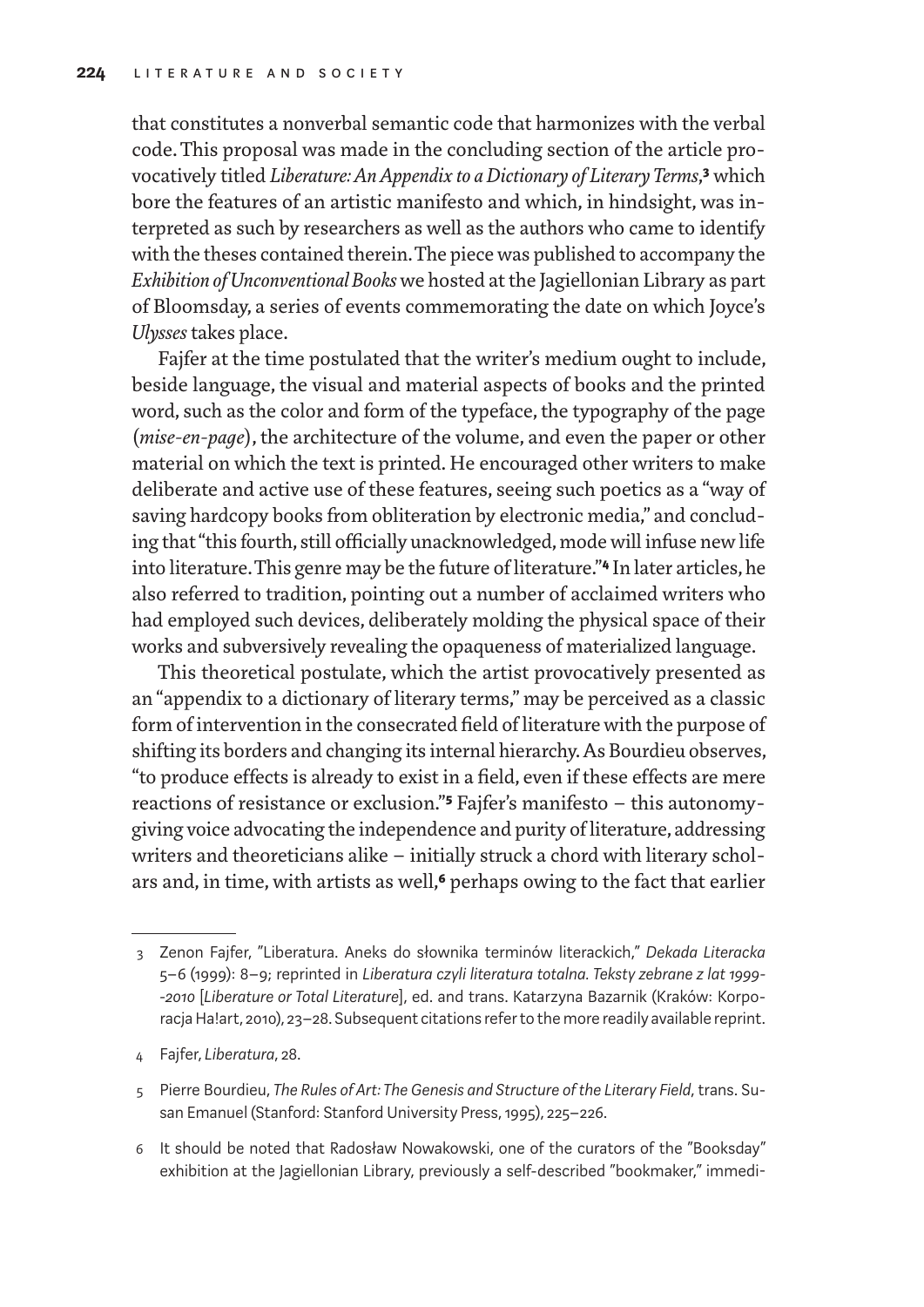suggestions, intuitions, and proposals for the inclusion of (typo)graphical and material qualities of the written word**7** within the scope of literary analysis had already paved the way, to a certain degree, for ideas of this type in the academic field. His proposal also fell onto a fertile sociocultural ground, drawing interest from a group of young, aspiring critics and editors, students, and alumni of Jagiellonian University's Polish Studies department in Kraków, all of whom were associated with *Ha!art*, a newly-founded interdisciplinary magazine devoted to new culture. These postulates found their practical implementation in the above-mentioned book *Oka-leczenie*, which took the form of three codices joined at the covers, written in the 1990s. In 2000, we printed a mini-edition of nine copies at a digital print shop as a prototype that could be presented to potential publishers. The manifesto precipitated other actions, not all of which were artistic in nature: in 2002 we founded the Liberature Reading Room at the Małopolska Institute of Culture, and one year later we launched the "Liberatura" book series with our second title, *(O)patrzenie*, at the Krakowska Alternatywa (later renamed Ha!art) publishing house, which also publishes the aforementioned magazine *Ha!art*. The idea for the series emerged in response to a proposal from the editor-in-chief and head of the publishing house, Piotr Marecki, who was preparing a special issue**8** devoted entirely to our artistic and cultural work, while offering to publish *(O)patrzenie*.

I will revisit these practical aspects of liberature at the end of this article; I merely describe them in short at this point in order to outline the context of the phenomenon and to point out to a few crucial factors shaping liberature as a contemporary cultural phenomenon. One the one hand, it can be described

8 *Ha!art* 2 (15), (2003).

ately declared his association with liberature, and subsequent declarations were made by other authors as more titles were published in the series.

<sup>7</sup> See Stefania Skwarczyńska, "Problem ekspresywności czynników pozajęzykowych na gruncie wypowiedzenia ustnego i pisemnego," in *Wstęp do nauki o literaturze*, vol. 2 (Warszawa: PAX, 1954); Henryk Markiewicz, "Sposób istnienia i budowa dzieła literackiego," *Pamiętnik Literacki* 2 (1962): 331–352; Markiewicz, "Jeszcze o budowie dzieła literackiego wzwiązku z artykułem prof. R. Ingardena," *Pamiętnik Literacki* 2 (1964): 429–434; Carl Darryl Malmgren, *Fictional Spaces in the Modernist and Postmodernist American Novel* (Lewisburg: Bucknell University Press, 1985); Jerzy Kutnik, *The Novel as Performance. The Fiction of Ronald Sukenick and Raymond Federman* (Carbondale and Edwardsville: Southern Illinois University Press, 1986); Jerome J. McGann, *The Textual Condition* (Princeton: Princeton University Press, 1991); Donald F. McKenzie, *Bibliography and the Sociology of Texts* (Cambridge: Cambridge University Press, 1999), and the concept of technotext, which emerged at the same time, unbeknownst to us: Katherine N. Hayles, *Writing Machines* (Cambridge, MA and London: MIT Press, 2002).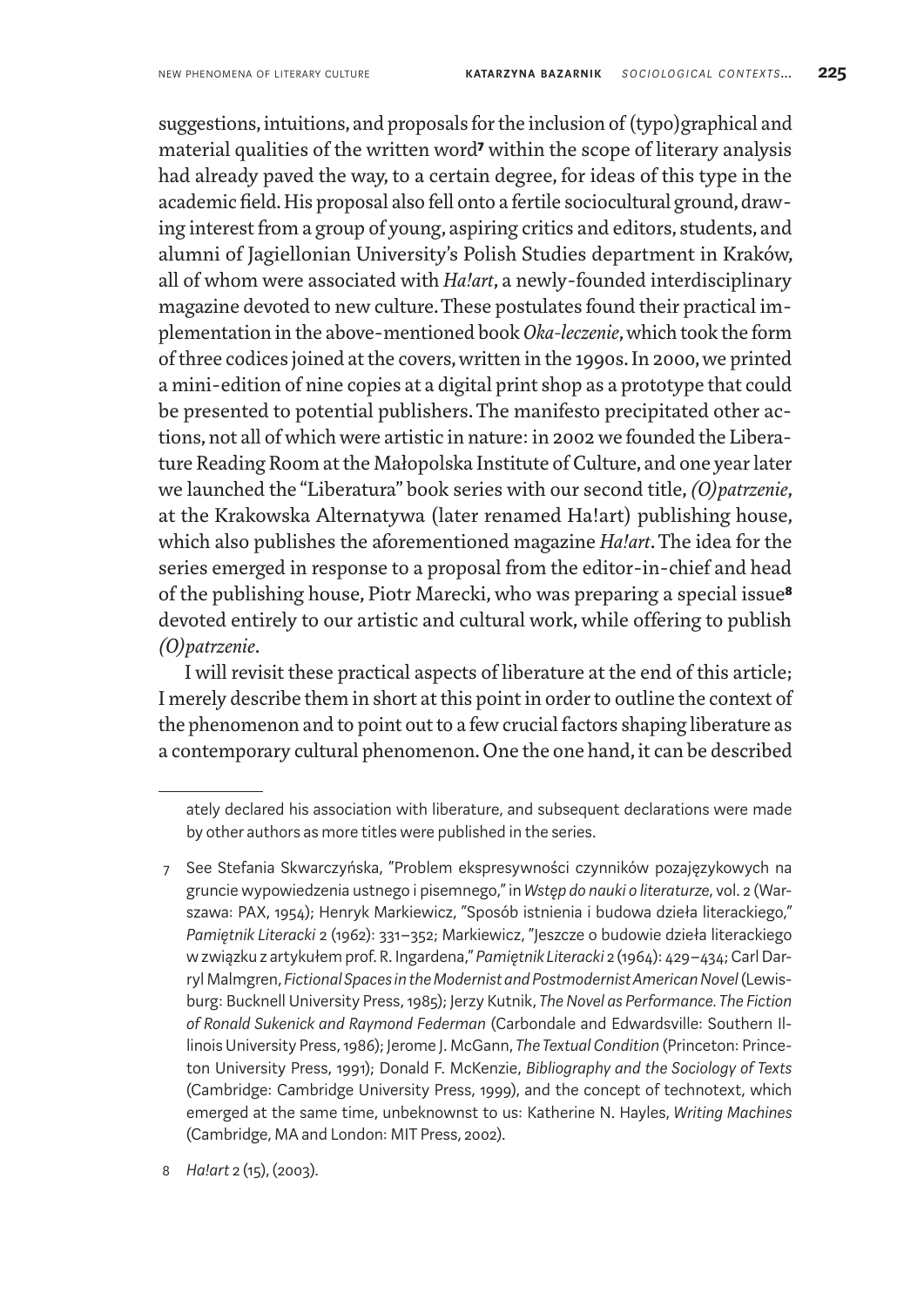as a literary genre or a hybrid genre,**9** or the category of liberariness that characterises certain literary works,**10** while on the other hand, its very existence is often questioned, or it is pointed out that liberature is merely a trend in new Polish literature, a cultural institution,**11** or — in more practical terms — a publishing series featuring unconventional books. It seems that Pierre Bourdieu's concept of the literary field and the contemporary, functional/ rhetorical and sociolinguistic approaches to the genre may shed important light on the situation and encompass its heterogeneity within a theoretical framework.

Let us start, however, at the beginning, that is at the conclusion of the manifesto, where a generic proposal is made, one that is developed in subsequent essays by Fajfer**12** and myself.**13** While the examples of works employing the "rhetoric of materiality" provided in the article could be classified either as lyric (Mallarmé's *AThrow of the Dice*) or epic (Joyce's novel), and *Oka-leczenie* itself could equally well belong to both categories, perhaps even that of the dramatic, Fajfer's first intuition was to define the phenomenon at hand as a "literary mode." (This almost offhand proposal at the end of his essay was emphasized in a subsequent article, symbolically titled *lyric, epic, dramatic,*

11 See the syllabuses listed in footnote 49 below.

<sup>9</sup> Wojciech Kalaga, "Tekst hybrydyczny. Polifonie i aporie doświadczenia wizualnego," in *Kulturowe wizualizacje doświadczenia*, ed. Włodzimierz Bolecki and Adam Dziadek (Warszawa: IBL and "Centrum Międzynarodowych Badań Polonistycznych," 2010).

<sup>10</sup> Agnieszka Przybyszewska, *Liberackość dzieła literackiego* (Łódź: Wydawnictwo UŁ, 2015), Grzegorz Maziarczyk, *The Novel as Book: Textual Materiality in Contemporary Fiction in English* (Lublin: Wydawnictwo KUL, 2013).

<sup>12</sup> These articles have been compiled and presented in chronological order in the aforementioned bilingual book by Zenon Fajfer, *Liberatura czyli literatura totalna. Teksty zebrane z lat 1999-2010.* [*Liberature or Total Literature*], specially published for a panel devoted to the subject of liberature at the IAWIS (International Association of Word and Image Studies) Focus Conference (*Displaying Word and Image*), held at the University of Ulster in Belfast, in June, 2010.

<sup>13</sup> See Katarzyna Bazarnik, "Liberature: A New Literary Genre?," in *Insistent Images. Iconicity in Language and Literature*, ed. Elżbieta Tabakowska et al. (Amsterdam–Philadelphia: John Benjamins, 2007); Bazarnik, "Liberatura, czyli o powstawaniu gatunków (literackich)," in *Od liberatury do e-literatury*, ed. Eugeniusz Wilk and Monika Górska-Olesińska (Opole: Wydawnictwo Uniwersytetu Opolskiego, 2011) (also published in English); and Bazarnik, リベラトゥラーーテキストと書物の形を統合する新しい文学ジャンル(久山宏一訳)["Liberature: A Literary Genre that Integrates the Text and Form of a Book"], trans. Koichi Kuyama, 『れにくさ』, Renyxa. *Рениксa* [Journal of the Faculty of Letters, University of Tokyo] 3 (2012). See also Bazarnik *Liberature. A Book-Bound Genre* (Kraków: Wydawnictwo UJ, 2016).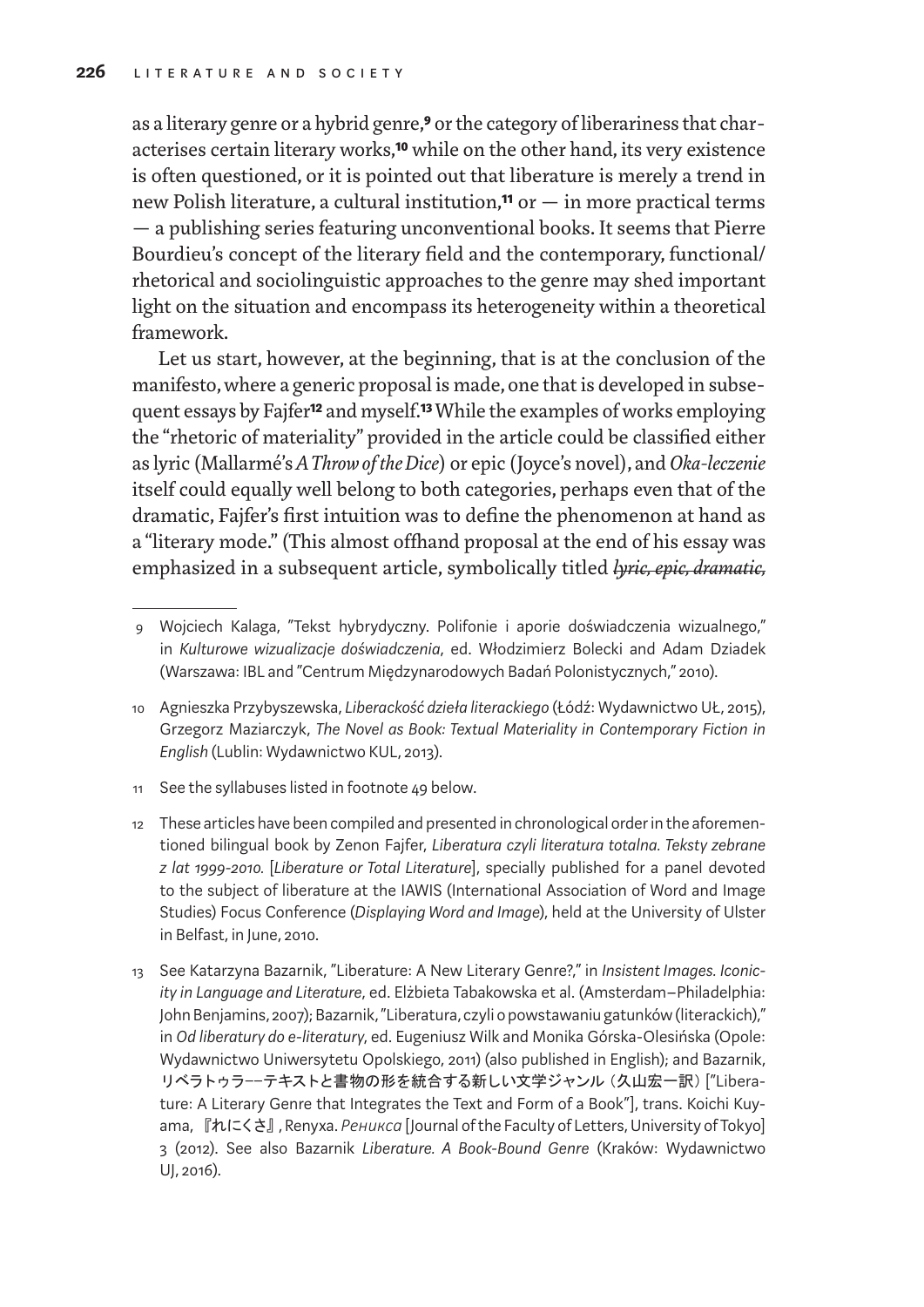*liberature*<sup>14</sup>). Interestingly, Fajfer does not limit himself to merely aesthetic categories when describing its features; his comments on the typeface, typographic layout, and the texture and color of the paper reveal a significant awareness of the sociocultural context of a literary statement modeled in this fashion. Notice the arguments he employs when discussing the semantic aspect of print:

A simple experiment of printing, for example, a Shakespeare sonnet in a loud type used in advertising, would prove how important these matters are — the dissonance would be obvious. But one could easily think of an artistically more fruitful use of a particular typeface; for example, the Polish national anthem printed in Polish, but with Gothic type and the Cyrillic alphabet — a device that would arouse strong emotions and provoke a response from every Polish reader.**15**

His idea to print the Polish national anthem using a Gothic font and the Cyrillic alphabet would be incomprehensible without considering the nature of the hypothetical audience of such a message. The choice of a typeface charged with negative cultural associations would "provoke a response" as a socially significant act only from a specific group of readers; those in other cultures would find the gesture either completely unintelligible or merely aesthetic in nature, hinting, for example, at a nostalgia for "historical," "beautiful," or "stylized" typefaces. Such an argument, on the one hand, exhibits an awareness of the historical and cultural context in which the author and reader always operate; on the other hand, it points to the social determinants of the bibliographical code,**16** which is typically left to the publisher, and for which, as Fajfer postulates, the author himself should now take responsibility. In liberature, this aspect of the book, which is ostensibly irrelevant from the point of view of the literary scholar, would be determined by the author of the text himself. In effect, such a text would be awork of "*auteur* literature" (as paradoxical as that may sound), analogous to *auteur* cinema or theater, a comparison that Fajfer himself makes.**17**

<sup>14</sup> Fajfer, "liryka, epika, dramat, liberatura," in *Od Joyce'a do liberatury. Szkice o architekturze słowa*, ed. Katarzyna Bazarnik (Kraków: Universitas, 2002), 233–239. Reprinted in English as "lyric, epic, dramatic, liberature" in Fajfer, *Liberatura*, 43-49.

<sup>15</sup> Fajfer, "Liberatura. Aneks do słownika terminów literackich," 25.

<sup>16</sup> I have borrowed this term from the works of Jerome McGann, among others *The Textual Condition* (Princeton: Princeton University Press, 1991).

<sup>17</sup> He compares such "*auteur*" books to performances staged by Tadeusz Kantor's Cricot 2 theater and Jerzy Grotowski's Theater of 13 Rows; see Fajfer, "Liberatura. Aneks do słownika terminów literackich," 26.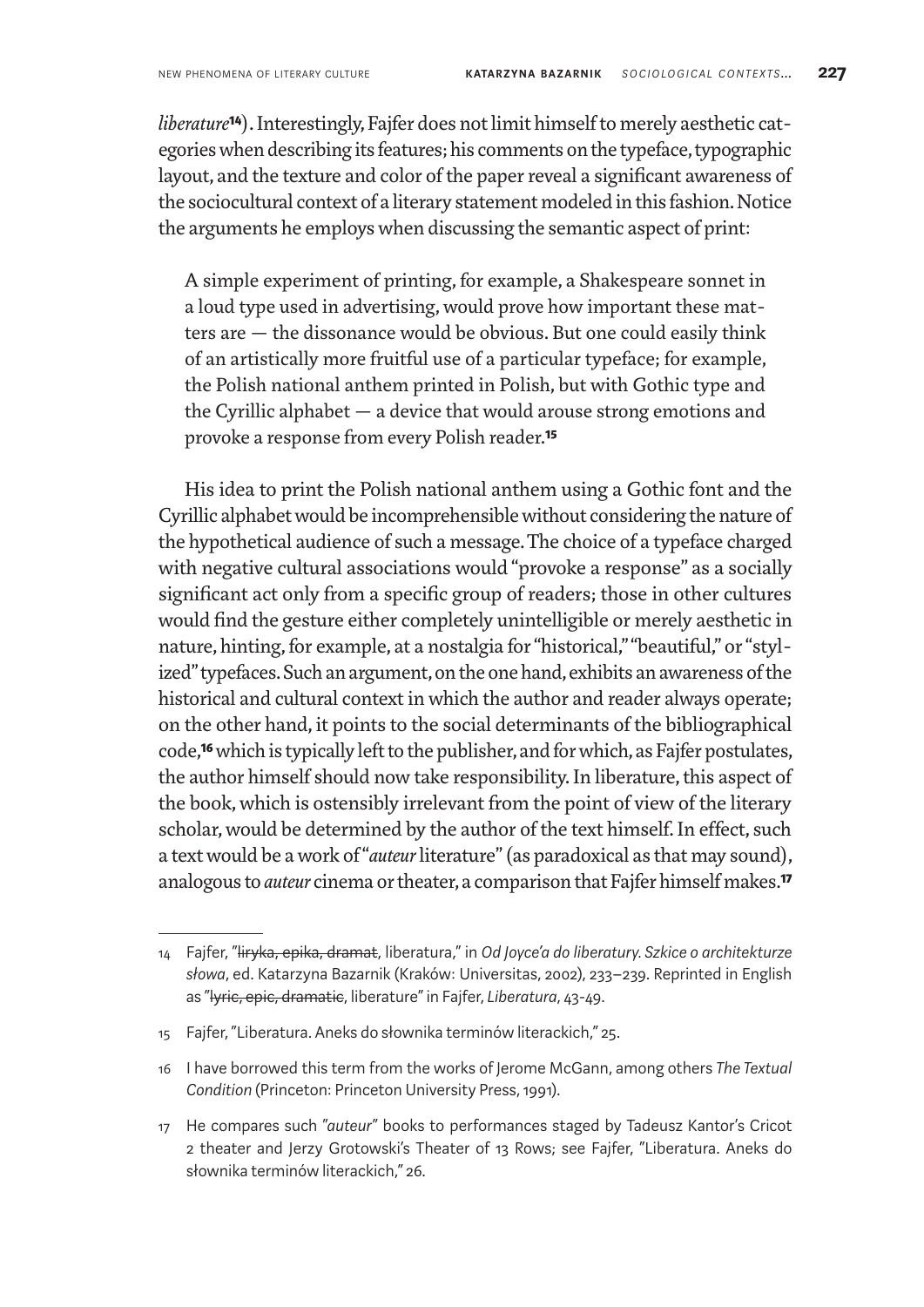Otherwise, recognizing the semantic value of the bibliographical code and its effect on the reception of the work, one would have to accept that the message forged by a series of agents that are heteronomous to the work is not fully autonomous; yet creative autonomy, the freedom to create unbridled by external factors, is precisely what the author of *Spoglądając przez ozonową dziurę* [*Detect Ozone Whole Nearby*] seeks to achieve. Further analysis of liberature's founding manifesto and its author's subsequent statements reveals a distinct emphasis placed on the autonomy of the writer as the one true author of the work, postulating his or her independence from economic factors, the market, tastes, and historical conditions, and focusing on his or her creative freedom. Zenon Fajfer discussed this issue in one of his essays:

As a practicing writer, I am much more fascinated with artistic prospects: first of all, a vision of creating a fully autonomous work in which the author would be responsible for its every constituent, just as sometimes happens in the theatre when the author of the play is also the stage designer and director.

Total work, the total artist. Craig's and Wyspiański's dream transferred onto a page? Even if it were so, one should not forget that long before them, Blake and Mallarmé had seen their "monumental theatres," and after them Joyce put that into more or less successful practice.**18**

His diagnosis of the semantics governing the visual design of literary works resembles, to a certain extent, the descriptions of the meaning and function of the bibliographical code proffered by D. F. McKenzie and Jerome McGann. This subject had thus far been a focus of attention and analysis primarily for historians, bibliographers, and textual scholars as McKenzie and McGann themselves were. Such a study of the materiality of the book involved the dating of texts, determining their authenticity, characterizing the institutions by which they were published and distributed, and the types of audiences for whom they were intended. However, these activities were never – or hardly ever – carried out with an interpretative intention.**19** McKenzie's *Bibliography and Sociology of Texts* and McGann's *The Textual Condition* and *The Black Riders* were breakthroughs in their fields, ones that redefined bibliography as the sociology of texts. Their authors claimed that one cannot properly study, describe, understand, and interpret the meaning of texts without considering

<sup>18</sup> Fajfer, "Hyric, epic, dramatic, liberature," 47.

<sup>19</sup> Donald F. McKenzie, "The Book as an Expressive Form," in *Bibliography and the Sociology of Texts* (Cambridge: Cambridge University Press, 1999), 9–30.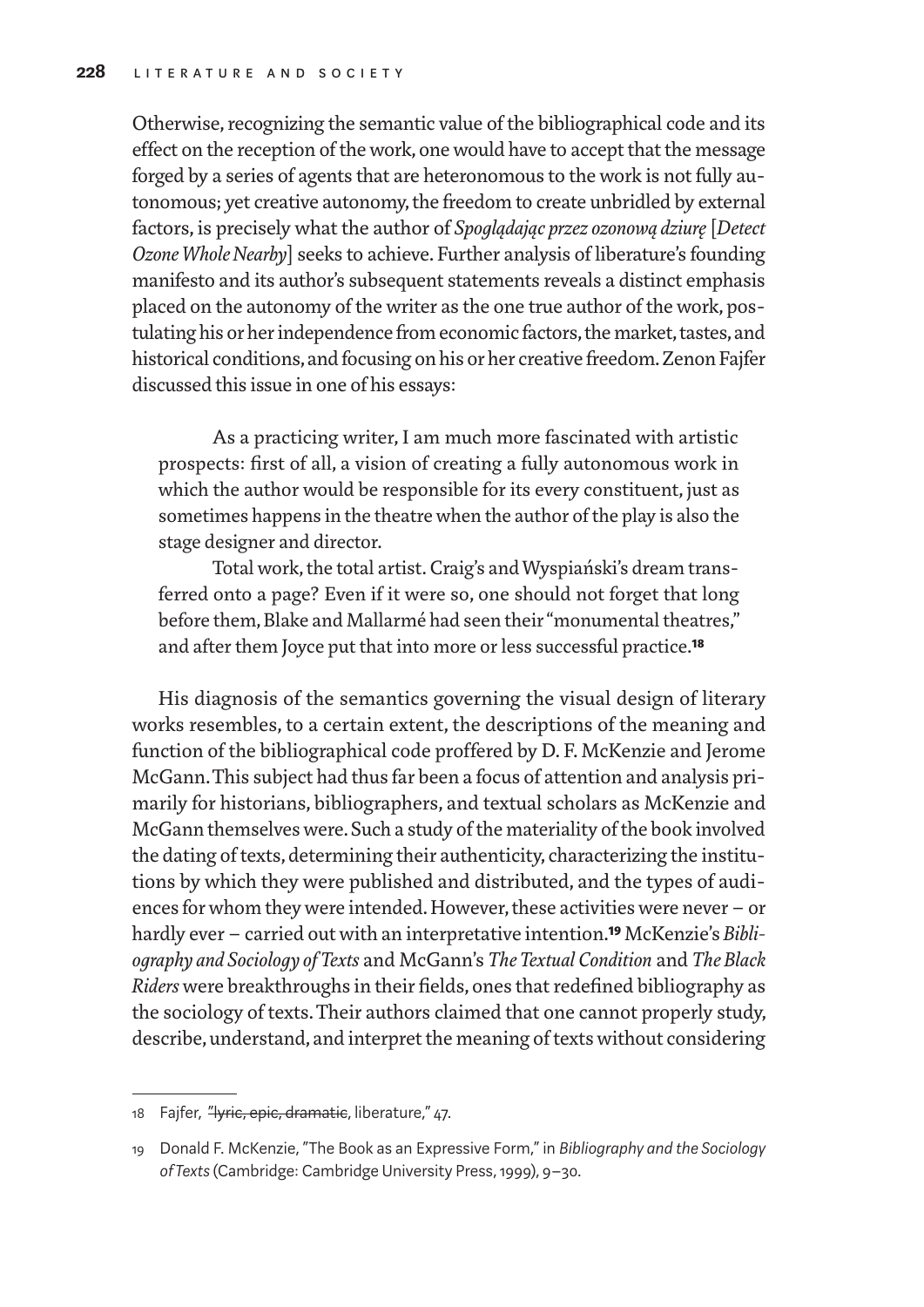the sociological dimension inscribed into their material form, while each edition of "the same work" is an interpretation thereof. From this perspective, the visual design of the book is regarded as a message in itself, one typically sent by the publisher, while the content of this message serves promotional and commercial purposes, described by Bourdieu as forces heteronomous to the literary field. Thus, paradoxically, the first "word" which the reader encounters comes not from the author of the text, but rather is an institutional message, one subject more to the rules of economy than those of art. The concept of a fully *auteur* work postulated in liberature changes that relationship, placing that first "word" back in the hands of authors. Even if the writers do not design the entire book themselves, by participating in preparing the prototype or design of the cover in close cooperation with the graphic designer and the editor, they become the primary agent in the process of its production.

It is precisely bibliographers and textual scholars such as John Kidd, D.F. McKenzie, and Jerome McGann who posited that the bibliographical code of *Ulysses* and the volumes of poetry published by Joyce in the 1930s were not utilitarian in nature, but rather constituted a semiotic code that was closely linked to the text and deliberately shaped by the author himself. These observations coincided with our readings of the "words on the page," or rather pages, of *Finnegans Wake*, which suggested that the fictional space of this experimental narrative is materially bound to the physical space of the book.**20** This bibliographical description of Joyce's writing confirmed our intuition that we were dealing with a highly autonomous author, one who occupied a dominant position in the network of relations among editors, publishers, printers, and distributors, allowing him to influence the physical form of the published books, or at least their first editions. The final conclusions presented in the work of McKenzie and McGann allowed me not just to ascribe liberary intentions to Joyce's writing, but also to verify the theses through the methods of genetic criticism, the fruit of which is the book *Joyce and Liberature*.**21**

Joyce is also an interesting example from the perspective of these considerations because the modernist autonomy-giving practices described by Bourdieu in the context of French literature, and in the context of English language literature by the aforementioned McGann, as well as Hugh Kenner in *The Pound Era*, or more recently by Sean Latham in *"Am I a Snob?" Modernism and the Novel*, find their partial reflection in the manner in which liberature functions in society. It is often associated with an initially marginal journal

<sup>20</sup> Similar associations regarding *Ulysses* had already been proposed by Hugh Kenner, *Flaubert, Joyce, and Beckett: The Stoic Comedians* (Boston: Beacon Press, 1962), 34–35.

<sup>21</sup> Katarzyna Bazarnik, *Joyce and Liberature* (Prague: Litteraria Pragensia, 2011).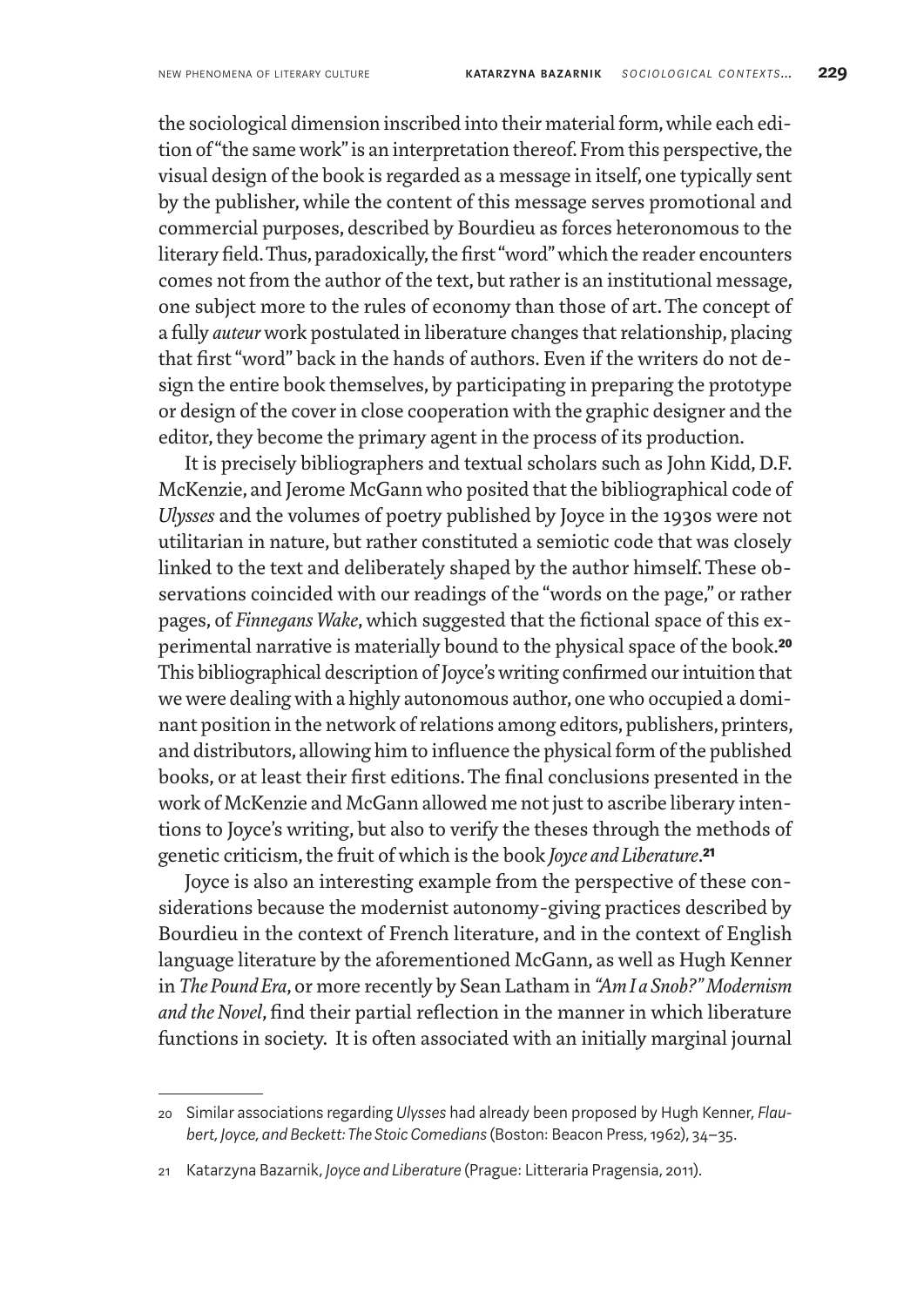devoted to promoting "new, young" literature, published by an institution founded solely for that purpose, and the involvement of its main representative in efforts to interpret, explain, and promote his books. It is, however, apparent that Fajfer has gradually withdrawn from such activities, motivated by a desire to focus exclusively on his own artistic work.**22** Interesting commentary on these similarities has been proposed by the Italian scholar of Polish literature Emiliano Ranocchi, who observes that by describing liberature as "total literature" in which everything is or  $-$  by the author's intention  $-$  can be relevant, the poet places it in opposition to the "formal aleatoricism and philosophical nihilism" that is typical of "a significant portion of contemporary artistic output."

All of the above postulates explain Fajfer's withdrawal from pop, a withdrawal that […] is essentially a result of his disavowal of the anthropology of postmodernism: the mixing of high and low culture, the interchangeability of the sender and the recipient, the aesthetic of pastiche, open form, the end of Grand Narratives. Fajfer places all of this in opposition to a clearly-defined separation of the roles of the artist and the recipient, the requirement for originality and homogeneity of language (i.e. style), a peculiarly closed form in which the recipient is permitted a more or less broad space of action in the sense that he may — or even must cooperate in the creation of meaning (but wasn't that always somewhat true of traditional literature?), but within the confines of a game whose rules have been meticulously laid out by the author; finally, he places this in opposition to the teleology of art, or the return of Grand Narratives. What else is the idea of liberature if not yet another Grand Narrative, which, according to Lyotard and Jameson, were supposed to disappear forever in the age of postmodernism? After all, this narrative is founded on the idea of the upward path of artistic achievement, and is thus built on the Oedipal structure that was a characteristic feature of the Narrative of Great Avant-Garde. Upon closer examination, liberature is a label that aspires to serve as a neutral description of a certain attitude towards the physicality of the artistic medium, yet in reality, as a Narrative, it manages to convey much more than just a handy generic term (I leave open the question of how suitable it is), namely, an authentic and bold stance on contemporary aesthetics. While possibly outdated, this stance is undoubtedly fiercely polemical against other postmodern Grand-Narratives-Against-Grand-Narrative. In this sense liberature (at least as Fajfer

<sup>22</sup> One might describe this as another Bourdieusian polarization of the mini-field in the Bazarnik-Fajfer duo into distinct, artistic and academic, poles.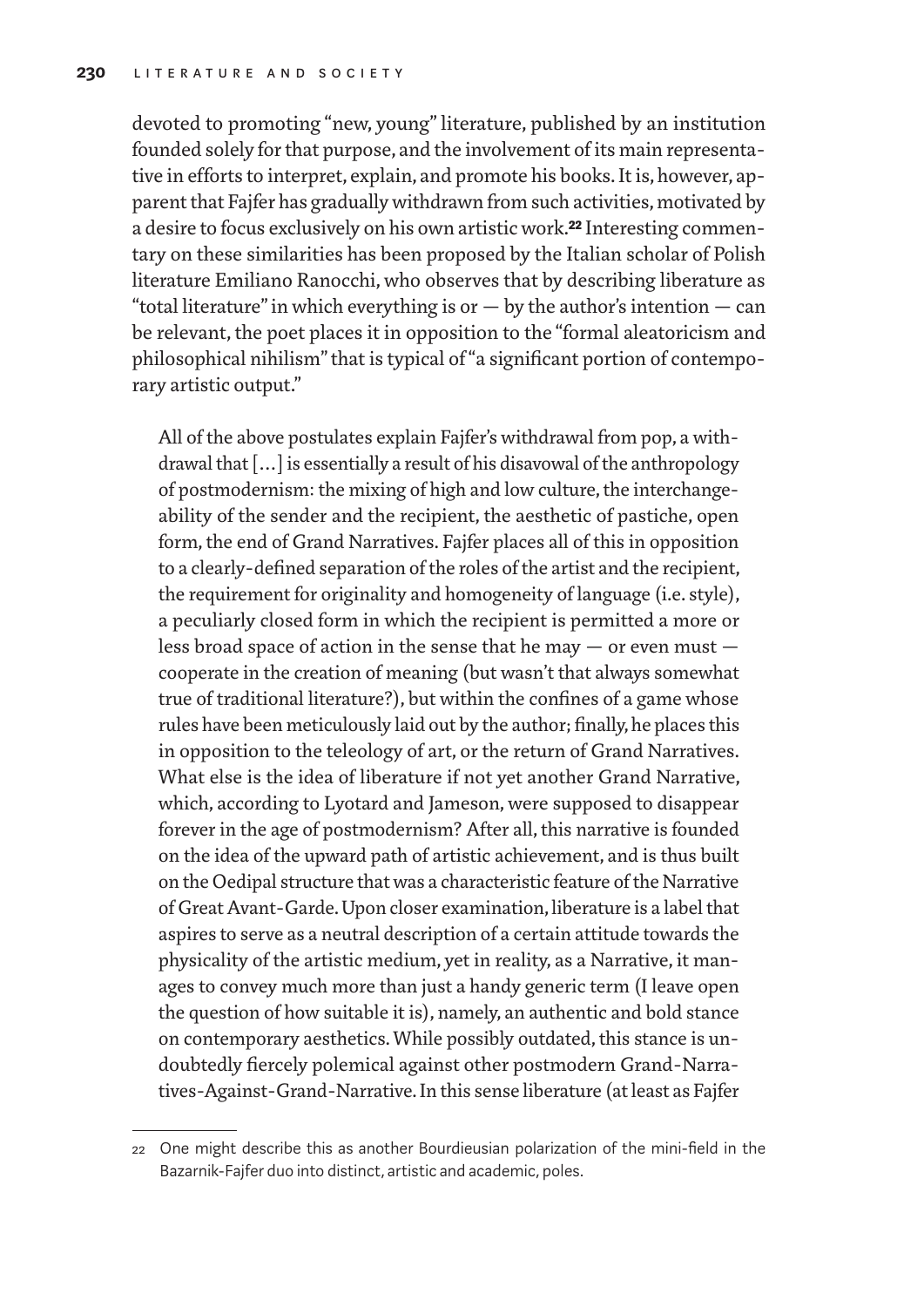understands it) constitutes an astounding phenomenon of the endurance of modernist thought at the very heart of postmodernism.**23**

In Ranocchi's view, by establishing their ties to modernism, Fajfer and liberature place themselves in clear opposition to movements, like cyberpoetry and certain manifestations of generative literature, that present themselves as "innovative," "modern," or "experimental."**24** Such an approach is congruent with the strategy — described by the French sociologist — employed by artists fighting for the greatest possible degree of autonomy, one characteristic of a subfield of restricted production, intended primarily for other artists.**25** What is at stake, Bourdieu observes, "is the monopoly of literary legitimacy, that is, among other things, the monopoly of the power to say with authority who is authorized to call himself a writer (etc.) or even to say who is a writer and who has the authority to say who is a writer; or, if you prefer, the monopoly of the power of consecration of producers and products."**26** It is no wonder then that "the struggle […] is organized around the opposition between autonomy and heteronomy."**27** In this context, it is all the more apparent why Zenon Fajfer would criticize with such ferocity the legitimacy of *cierniste diody* [*thorny diodes*],**28** a project by Leszek Onak in which the author remixes the prose of Bruno Schulz with the Fiat 125p user's manual.**29** In the case of the

- 25 Bourdieu, *The Rules of Art*, 217.
- 26 Ibid., 224.
- 27 Ibid.
- 28 Leszek Onak, "cierniste diody," *Techsty* (2014), accessed February 1, 2015, http://techsty. art.pl/cierniste\_diody/index.html
- 29 See the discussion on the Korporacja Ha!art website: Zenon Fajfer, "Ciernisty idiodyzm," http://www.ha.art.pl/projekty/felietony/4066-ciernisty-idiotyzm; and "Cybernotaur," http://www.ha.art.pl/projekty/felietony/4103-cybernotaur; Onak, "Nie ma żadnych świętych plików. Odpowiedź Zenonowi Fajferowi" (Fundacja Korporacja Ha!art); http:// www.ha.art.pl/projekty/felietony/4073-nie-ma-zadnych-swietych-plikow-odpowiedzzenonowi-fajferowi; accessed February 1, 2015. As Zenon Fajfer states, his outrage was motivated not by Onak's digital project itself, but by the circumstances of its recep-

<sup>23</sup> Emiliano Ranocchi, "Liberatura między awangarda a tradycją. Bilans pierwszego dziesięciolecia," in *Od liberatury do e-literatury*, ed. Monika Górska-Olesińska (Opole: Wydawnictwo Uniwersytetu Opolskiego, 2012), 33–34.

<sup>24</sup> However, Fajfer would disagree with the last label. He claims that it is theory, rather than art, that is experimental; see Fajfer, "Od kombinatoryki do liberatury. O nieporozumieniach związanych z tzw. 'literaturą eksperymentalną'," in Raymond Queneau, *Sto tysięcy miliardów wierszy*, trans. Jan Gondowicz (Kraków: Korporacja Ha!art, 2008).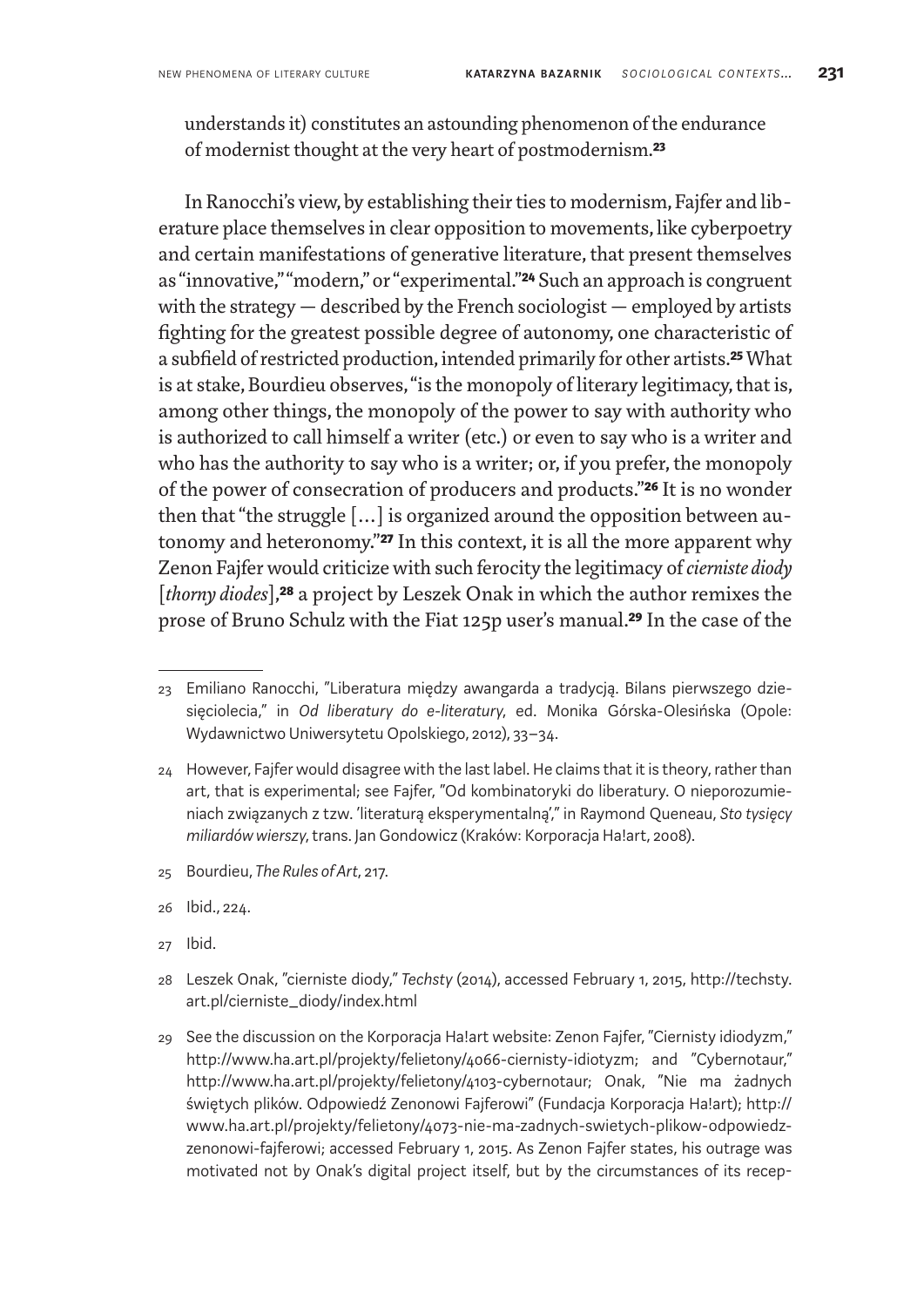digital avant-garde, however, this strategy results in the paradoxical situation in which the rejection of all institutions associated with the literary field, including the very idea of the author and the literary work (not to mention economic factors, which both sides of the debate equally ignore) – typical of the "pure art" stance — can lead to the disappearance of the field altogether.**30** After all, on the one hand, if anyone who writes a bit of code to generate any string of characters is an artist, then we find ourselves ensnared in a familiar trap: "Everything is art," with one caveat: "if the artist says it is"; but if there is no artist, then there is no art. On the other hand, this raises the following question: how is the uninformed recipient supposed to know whether they have stumbled upon "something that is to be read/interpreted as art," and not some

## critica¹ S#stem êrror?**31**

In this situation, it is the notion of genre that comes to the rescue. Contemporary descriptions of this category clearly accommodate its sociological dimension, presenting genre as conventionalised types of social action that are carried out with the help of language in specific types of situations, as described by Carolyn Miller**32** and Charles Bazerman.**33** This is most apparent in linguistics, which has seen the dynamic development of the rhetorical, pragmatic, and functional concepts of genre.**34** Bazerman thus defines genre

- 31 Zenon Fajfer, "Ars numerandi," in *ten letters*/ *dwadzieścia jeden liter* (Kraków: Korporacja Ha!art, 2010).
- 32 Carolyn Miller, "Genre as Social Action," in *Genre and the New Rhetoric*, ed. Aviva Freedman and Peter Medway (London: Taylor & Francis, 1994; e-book 2005).
- 33 Charles Bazerman, "Systems of Genres and the Enactment of Social Intentions," in *Genre and the New Rhetoric*, ed. Aviva Freedman and Peter Medway (London: Taylor & Francis, 1994; e-book 2005), 67-85.
- 34 The so-called Systemic Functional, or Australian School of researchers could even be described as a sociological one, as the fundamental framework they use to define the concept is based on the manner in which genre functions in specific situations.

tion: the reaction of the genuinely amused audience at the presentation held at the Ha!wangarda Festival in October, 2014. Fajfer's arguments, however, also concern the value of digital recycling or remixing of this type.

<sup>30</sup> This stance may also stem from the general weakness of the field of literary production in Poland, as described by Grzegorz Jankowicz et al., in *Literatura polska po 1989 w* świetle *teorii Pierre'a Bourdieu. Raport z badań* (Kraków: Korporacja Ha!art, 2014). Artists, consciously or subconsciously sensing the circumstances, would thus subversively refuse to participate in a game that was rigged against them from the very start.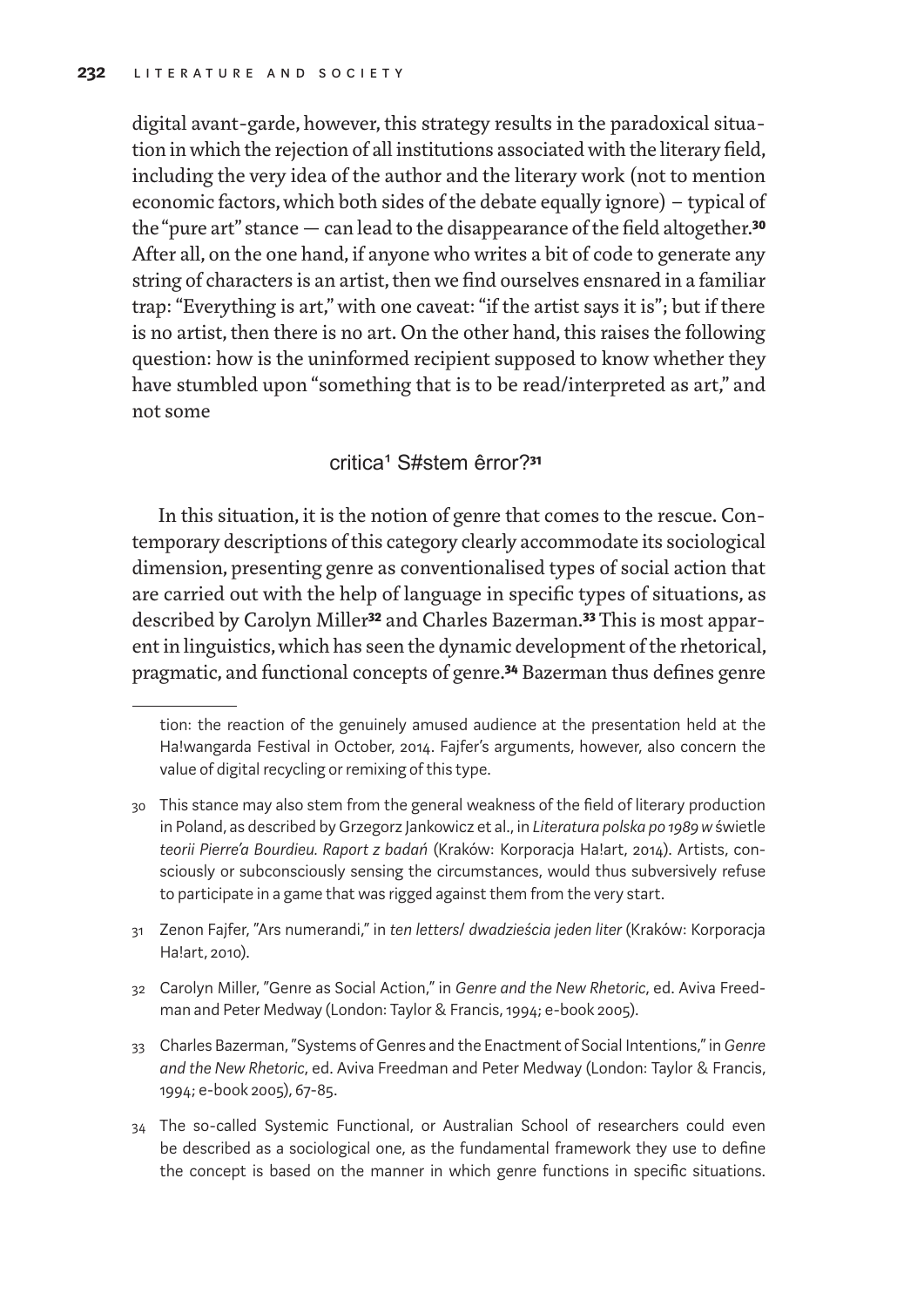as a frame for socially significant intentional action, a"location within which meaning is constructed and which shapes the thoughts we form and the communications by which we interact," or a type of matrix that allows us to examine the unknown.**35** In other words, it is genre that determines the horizon of the recipient's expectations, also in the literary work, which is how Michał Głowiński understands it. When selecting a piece of literature, the reader performs a cursory appraisal, assigning it to a specific genre and treating the perceived genre signals as hints for its interpretation. In other words, a certain horizon of expectations opens up before the reader, within the limits of which they can understand and interpret that work of literature. As the Polish researcher observes, "in away, genre tells the reader what to expect in a given message, projecting, as it were, their behavior as a recipient of literature."**36** Summarizing his thoughts on genre from the historical perspective, he proposes that:

…the literary genre established within a given culture is a semantic unit of sorts, and thus it implies to the reader what meanings he or she may expect when encountering a work of literature belonging to a particular genre. These meanings conceptualize the genre in very general terms, thus signaling to the reader certain types of meanings, so to speak, rather than specific meanings, and thus encourages them to notice the general direction of the statement; by doing so, it determines– in the final instance – the reader's stance.**37**

Therefore, a reader who remains oblivious to the existence of a genre will not only fail to understand the work, but will fail to even perceive it: they will not recognize a joke unless they are aware of the conventions governing it; they will close a website if they do not figure out that it is a work of

A review of the successive shifts in the study of genres can be found in the aforementioned *Genre and the New Rhetoric*, see also John Swales, *Genre Analysis: English in Academic and Research Settings* (Cambridge: Cambridge University Press, 1990); Thomas O. Beebee, *The Ideology of Genre. A Comparative Study of Generic Instability* (University Park: Pennsylvania State University Press, 1994); and John Frow, *Genre* (London-New York: Routledge, 2014).

<sup>35</sup> Charles Bazerman quoted in Bawarshi, "The Ecology of Genre," 70. See also Bazerman, "Systems of Genres and the Enactment of Social Intentions," 69, 75, 82–83.

<sup>36</sup> Michał Głowiński, "Gatunek literacki i problemy poetyki historycznej," in *Polska genologia literacka*, ed. Danuta Ostaszewska and Romuald Cudak (Warszawa: Wydawnictwo Naukowe PWN, 2007), 82.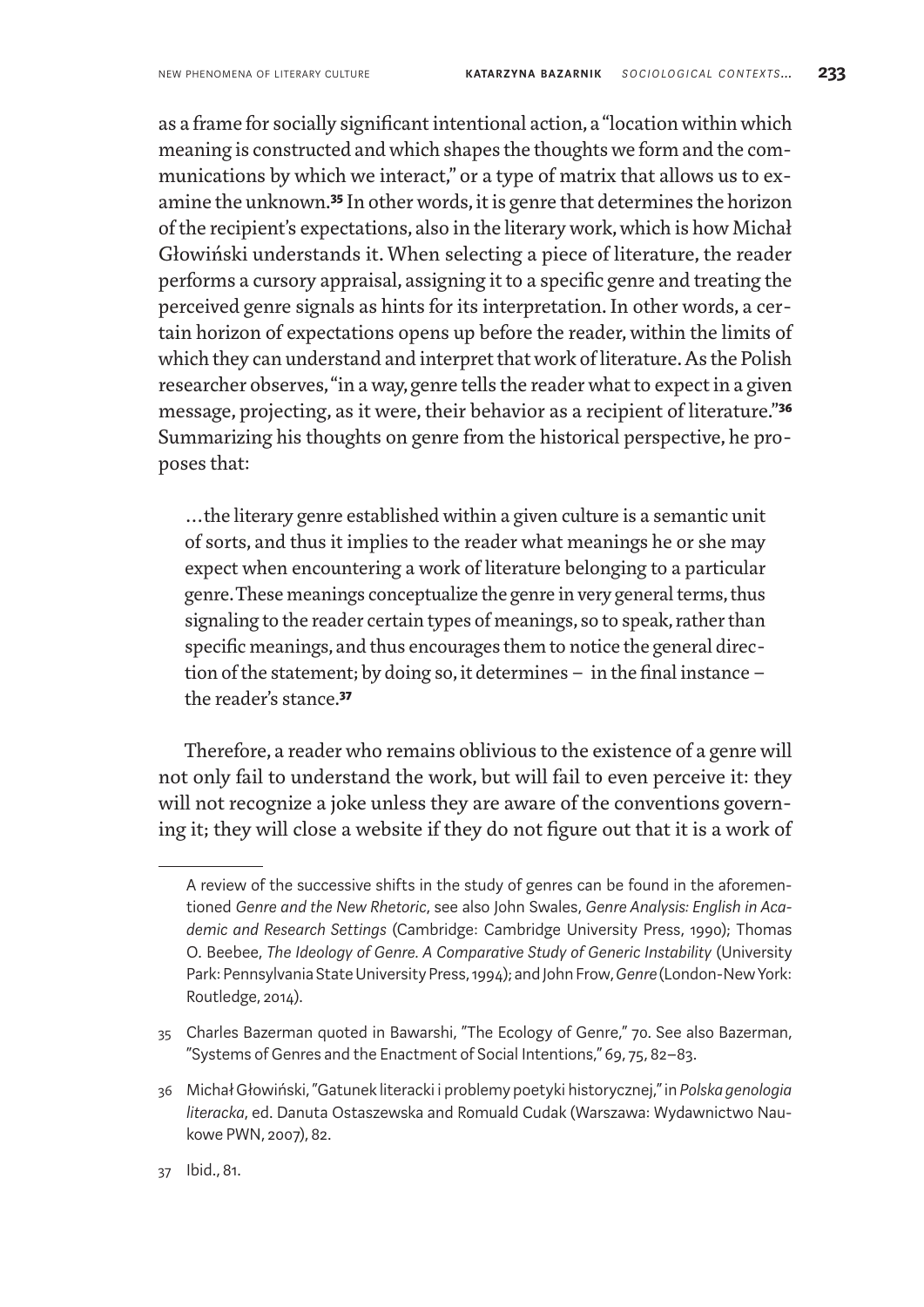digital literature; they will shrug their shoulders at the sight of a bottlebook if they do not know that literature can also be found in such unconventional forms. It is thus crucial, in the case of liberature, to signal to the recipient that they are dealing with a literary work in order to enable them to read it in the first place. Such practices are nothing out of the ordinary in literature. Stanisław Balbus lists a series of instances in which the authors themselves provided hints regarding a genre classification of their works: Nikolai Gogol's *Dead Souls*, which bears the subtitle "a poem," or Witkacy's *Insatiability* and *Farewell to Autumn*, both described by the author as novels. According to Balbus, these are "traces of authorial instructions" indicating the context in which, according to the author's intentions, these works are to be interpreted (this is also relevant in the case of irony or pastiche). The aim is to create a certain "hermeneutical space" in which they can enter into "semantic correlations, coincidences, or even collisions" with genre conventions (and thus with a certain horizon of knowledge and expectations on the part of the readers).**38** If the reader understands and masters the rules governing a given work (and a genre), then the interpretation of that piece of literature is fuller, richer, more satisfying, and more thorough. At the same time, the name of the genre indicates which tradition the writer is dialogically engaging with and what norms are being referred to, or even being modified, or transgressed.

In his essay *Intertextual Irony and Levels of Reading*, Umberto Eco points out a number of ways in which meanings can be encoded, mentioning in passing that the familiarity with genre rules applies not only to literature, but also to the fine arts and architecture. He lists at least two types of readers: the so-called common, naive, or semantic reader, who interprets the work at the most basic level of its content, and the semiotic (or aesthetic) reader, who is better educated, aware of various levels and types of semantic codes, and conscious of the existence of a web of subtle references to other cultural texts within awork.**39** However, in the case of liberature, even such a seasoned reader could overlook this additional, non-verbal semantic code, particularly if they have been taught to ignore messages of this type in works of literature. The proposal to distinguish a separate genre that also employs a bibliographical code (to continue using the terms coined by the above-mentioned textual scholars) offers these readers the possibility of an even richer reading, one

<sup>38</sup> Stanisław Balbus, "Zagłada gatunków," in *Polska genologia literacka*, ed. Danuta Ostaszewska and Romuald Cudak (Warszawa: PWN, 2007), 164.

<sup>39</sup> Umberto Eco, "Intertextual Irony and Levels of Reading," in *On Literature*, trans. Martin McLaughlin (Orlando: Harcourt, 2005), 222–223. I wish to thank the anonymous reviewer for bringing this essay to my attention.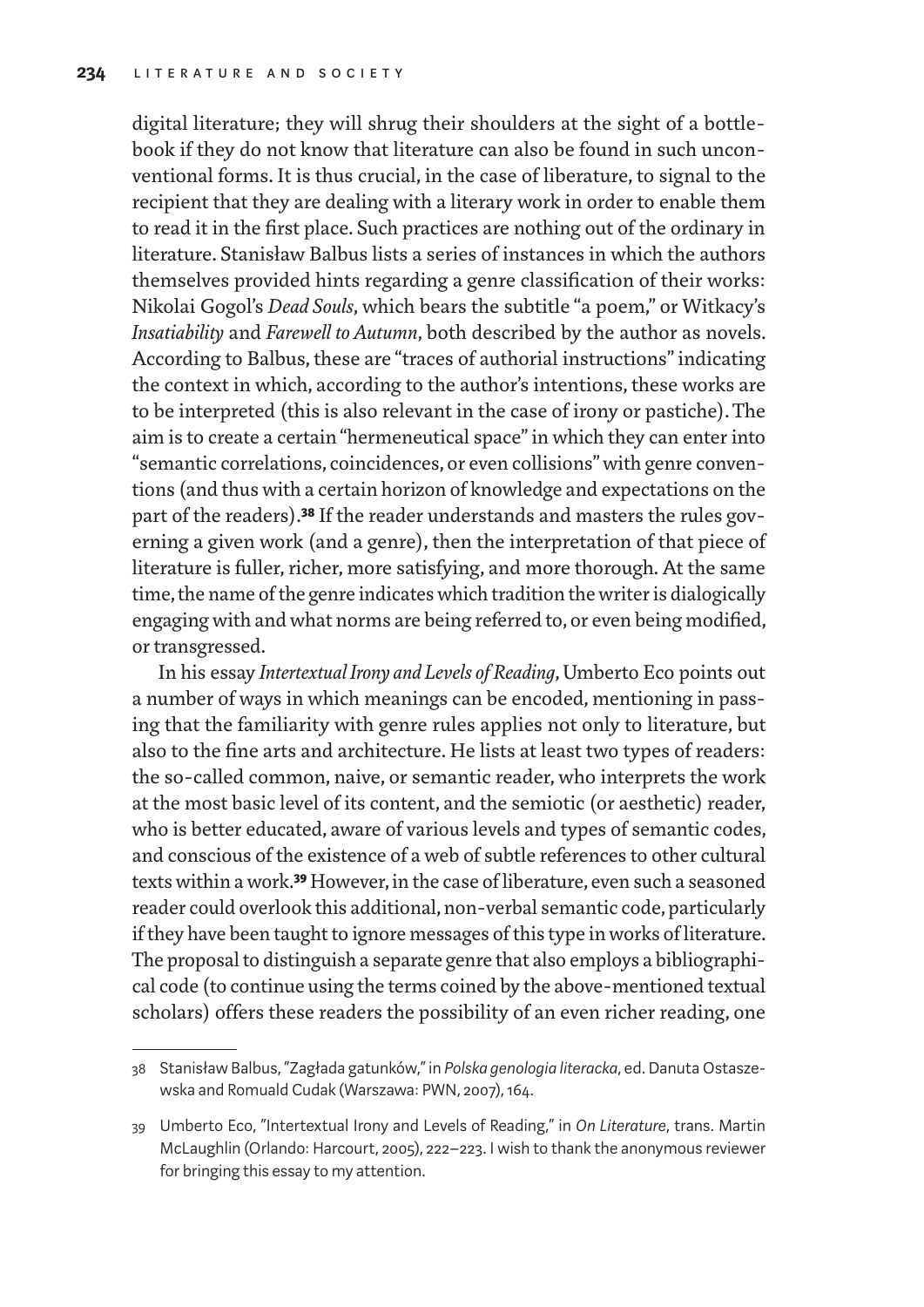that nevertheless respects the *intentio operis* and *intentio auctoris*, which the Italian semiotician also references in his essay.

But what is at stake here is more than just the individual incomprehension or the enrichment of the reading. Unfamiliarity with genre rules may pose an obstacle to the proper response in certain social situations. The literal reading of mass-mailed sweepstakes letters claiming that the addressee's name had been selected to win valuable prizes that could be claimed by paying a minor deposit made many people oblivious of the junk mail genre to fall victim to their own naivety. The unfamiliarity with genre rules can also be an effective mechanism of exclusion.**40** This also applies to cultural participation. The incomprehension of frameworks in which newly-formed genres of literature and art operate  $-$  such as liberature, cyberpoetry, and hypertext  $-$  cuts recipients off from a certain sphere of social experiences, contacts, and contexts that are relevant to the contemporary world. Perhaps it deprives them of the opportunity to stimulate their creativity, to foster unconventional ways of thinking, and explore fresh perspectives on an ostensibly familiar reality: in a word, that which Shklovsky describes as "remov[ing] objects from the automatism of perception."**41**

If Anis Bawarshi defines genres as "the sites in which communicants rhetorically reproduce the very environments to which they in turn respond — the habits and habitats for acting in language,"**42** then, in the case of literature, particularly such forms that are described as experimental or exploratory, we observe the augmentation, discovery, or definition of other, new, and untypical linguistic actions, and perhaps even the demarcation of new sites and types of literary communication.**43** In the conclusion of the article

<sup>40</sup> This aspect is emphasized by rhetorically inclined scholars of genre. Unsurprisingly, they are closely involved with language didactics, while their rhetorical and functional models of genre are most widely used in the teaching of English as a foreign language (i.e., English for Special Purposes and Academic English).

<sup>41</sup> Viktor Shklovsky, "Art as Technique," in *Russian Formalist Criticism: Four Essays*, trans. Lee T. Lemon and Marion J. Reis (Lincoln: University of Nebraska Press, 1965), 13.

<sup>42</sup> Anis Bawarshi, "The Ecology of Genre," in *Ecocomposition: Theoretical and Pedagogical Approaches*, ed. Sydney I. Dobrin and Christian R. Weisser (Albany: State University of NY Press, 2001), 71.

<sup>43</sup> Indeed, the hybridity and polymediality of liberature, or the employment of various semantic codes, requires readerly competences that are different from those involved in the reading of exclusively word-based literary works. This point is raised by the Belgian scholars Kris de Tollenaere and Jeanine Eerdrekens in their discussion of the results of an artistic and sociological experiment they conducted: see Kris de Tollenaere and Jeanine Eerdrekens, "The Hybrid Book Genre of Word & Image Narratives: Results of an Artistic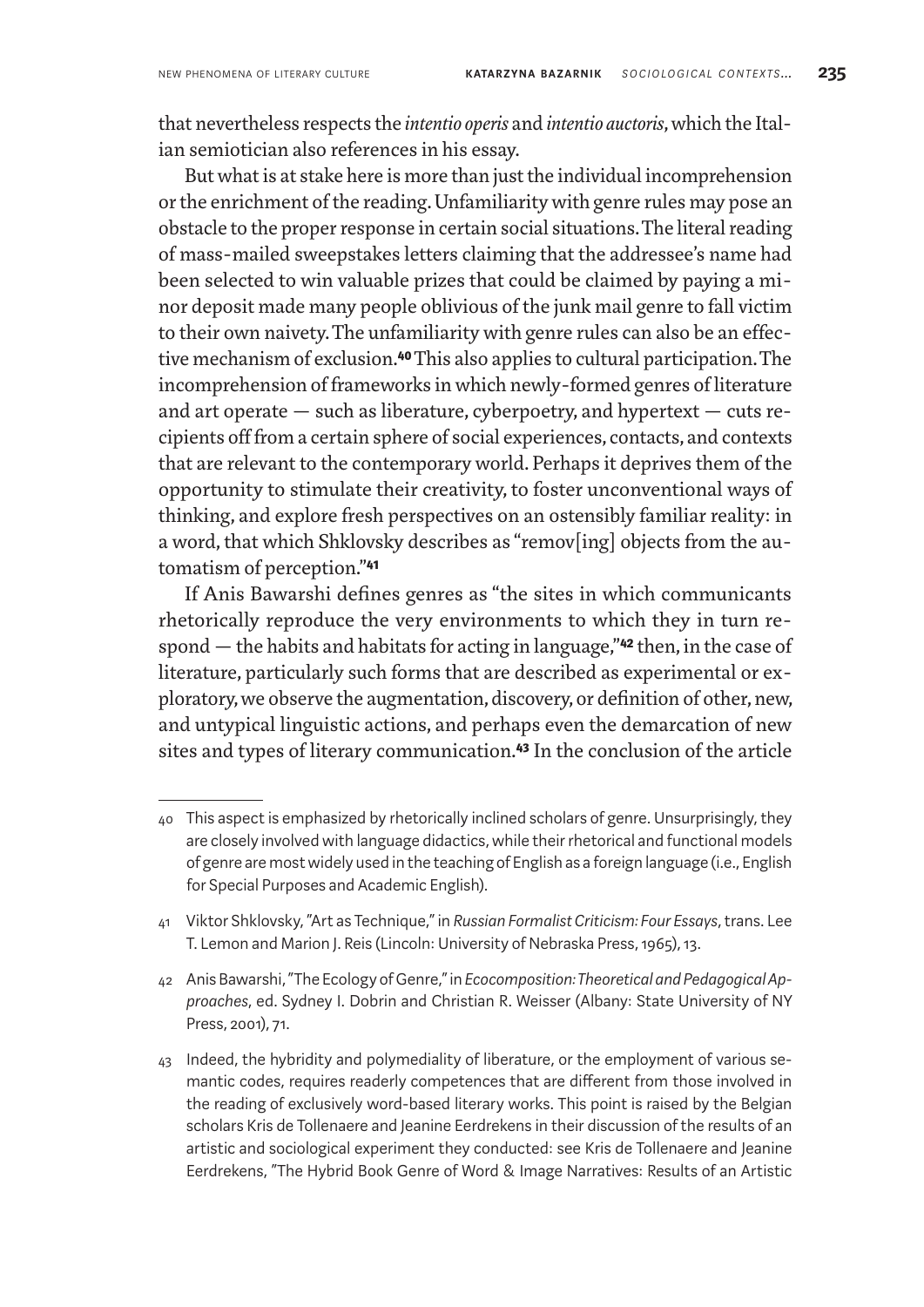that defines genre as an ecosystem, Bawarshi states that the act of "writing is not only about learning to adapt, socially and rhetorically, to various contexts," but also about repeating and enacting that occurs within genres.**44** In the case of literary genres, which are likely the most open, hybrid, and fluid, or in the Bakhtinian sense, polyphonic types of texts, this action thus involves a meaningful modification of existing contexts, which is a manifestation of their dominant, creative aspect. This entails a change of habits and, subsequently, the habitus of the reader, as there must be, by extension, a change in the modes of perception, action, appraisal, and interpretation of a text that is presented in this manner.

This is certainly the case with liberature. As a genre that emphasizes its literary status, it opens up new opportunities for expression that are absent from mainstream literature, or only marginally present, and often regarded as a frivolous prank, provocation, or experimentation. Even the less radical examples of liberature, ones that take the form of the traditional codex, encourage the recipient to modify their readerly habits, directing their attention to the material qualities of the literary work, which are usually glossed over in reading: a peculiar numbering of the pages or chapters (B.S. Johnson's *House Mother Normal*, Laurence Sterne's *Tristram Shandy*, James Joyce's *Finnegans Wake*), semantically varied typography, figurative text, visual elements, illustrations, and the color and type of paper (the aforementioned *Tristram Shandy*, B.S. Johnson's *Albert Angelo*, Stéphane Mallarmé's *A Throw of the Dice*, Mark Z. Danielewski's *House of Leaves*, Adam Thirlwell's *Kapow!*, Steven Hall's *The Raw Shark Texts*, Raymond Federman's *Double or Nothing*). Bawarshi even remarks in an endnote that, in the case of genre, "reproduction" always involves some sort of modification, because a genre always requires reading, which is always already an interpretation, and thus one of many possible variations.**45** Bawarshi cites Marylin Cooper, who emphasizes that writing has a social dimension not just because it takes place in a specific context, but because the very act of writing actively shapes that context.**46** Therefore the author – the writer or poet – actively affects the conditions of their art, even if that effect

Research Project," in *Incarnations of Textual Materiality: From Modernism to Liberature*, Katarzyna Bazarnik and Izabela Curyłło-Klag (Newcastle upon Tyne: Cambridge Scholars Publishers, 2014). See also Kalaga, "Tekst hybrydyczny. Polifonie i aporie doświadczenia wizualnego." The issue of readerly competences is also explored in the previously cited essay by Eco, "Intertextual Irony and Levels of Reading."

<sup>44</sup> Bawarshi, "The Ecology of Genre," 78.

<sup>45</sup> Ibid., 79.

<sup>46</sup> Ibid., 70.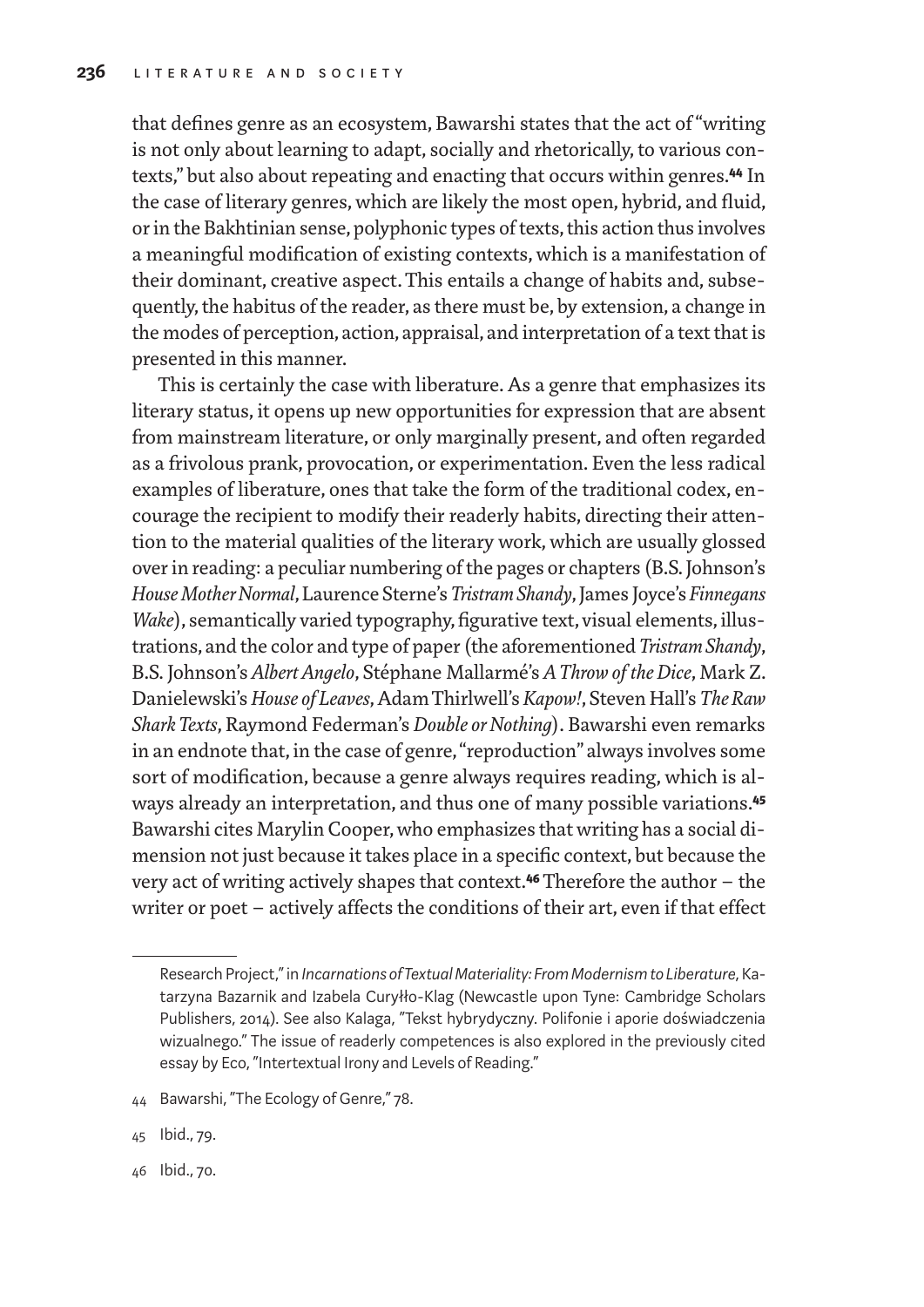involves the unconditional acceptance of the rules imposed by the publishing house. From this standpoint, our efforts, which have included the launch of a publishing series, the creation of the Liberature Reading Room, organizing author appearances and events devoted to books published by "Liberature," lend further support to the rhetorical-ecological model proposed by the above researchers.

These efforts also include our active participation in a variety of popularization activities (curatorial work on liberature exhibitions and workshops at libraries, cultural centers, and festivals) and academic events (conferences, seminars, and guest lectures), while the fact that many of these events took place on the initiative of the people and institutions who invited us testifies, in our view, to the rapid emergence of a milieu of liberature readers expecting this type of interaction. They perceive the distinctiveness of liberature from other cultural texts and apparently desire to explore more substantially the conventions of the genre.

Therefore, it appears that sixteen years after the term was coined, liberature has secured a respectable position in the field of cultural and literary production. To use Bourdieu's terminology, it has almost been consecrated: the latest edition of *Słownik rodzajów i gatunków literackich PWN* [*Dictionary of Literary Genres*], edited by Grzegorz Gazda, devotes a separate, lengthy entry to the term;**47** its author is Agnieszka Przybyszewska, a researcher who has consistently studied this phenomenon almost since its inception.**48** Liberature is appearing in school and university textbooks,**49** and the liberary style has been listed among the artistic styles of the modern Polish

<sup>47</sup> Agnieszka Przybyszewska, "Liberatura/Literatura totalna," in *Słownik rodzajów i gatunków literackich*, ed. Grzegorz Gazda (Warszawa: Wydawnictwo Naukowe PWN, 2012), 521–526.

<sup>48</sup> This issue is the subject of part of her Master's thesis, titled *(Nie tylko) liberackie modele do składania: liberatura, e-liberatura i hipertekst na gruncie polskim* [*(Not Just) Liberary Models to be Assembled: Liberature, e-Liberature, and Hypertext in the Polish Context*], awarded first prize in the Czesław Zgorzelski Competition in 2006 for the best thesis in Polish Studies, which can also be interpreted as a form of consecration of the phenomenon itself. Her Ph.D. dissertation, titled *Liberackość dzieła literackiego* [*The Liberariness of the Literary Work*], was devoted to the same topic.

<sup>49</sup> See Lucyna Adrabińska-Pacuła et al., *Po polsku. Literatura, język, komunikacja. Podręcznik do języka polskiego dla gimnazjum, kl. III* (Warszawa: Wydawnictwa Szkolne PWN, 2011); Dorota Korwin-Piotrowska, *Poetyka. Przewodnik po świecie tekstów* (Kraków: Wydawnictwo UJ, 2011); see also *Polonistyka* 2 (2009), devoted to "important and influential poems by Sommer, Sosnowski, Zadura, Świetlicki, Fajfer, Mueller, Kossakowski, Różycki, and Gutorow."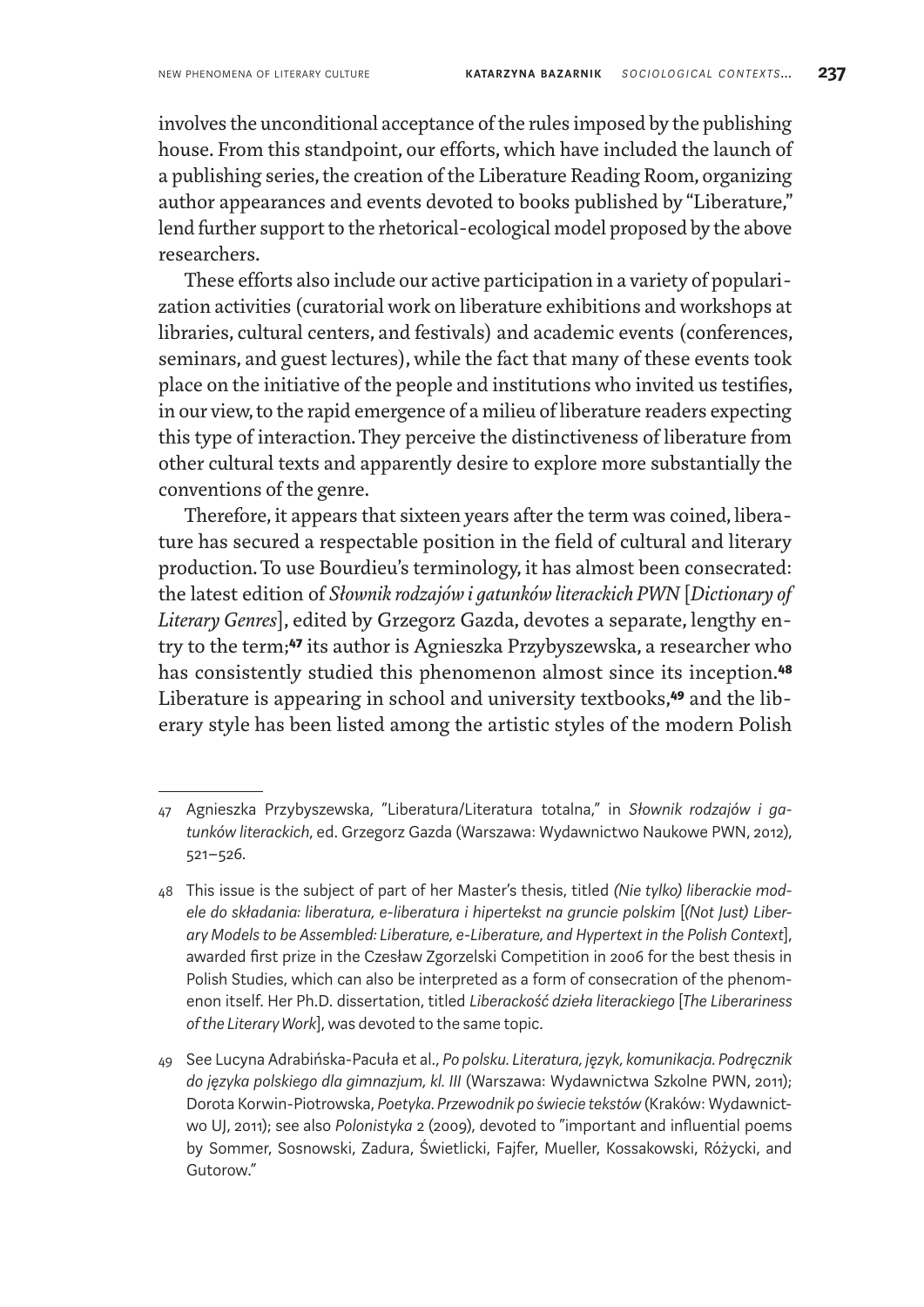language.**50** The Łódź-based milieu of theoreticians towhich Gazda and Przybyszewska belong expressed early interest in the liberature manifesto, while a more academic framework for that general proposal articulated by the artistic pole of the Zenkasi duo, and further refined by myself, has emerged in part as a result of conversations and debates held with the author of the dictionary entry. As further confirmation of this interest, we received an invitation to appear at a conference titled *Future/ism: a Century Later*, held in May of 2010 by the Institute of the Theory of Literature at the University of Łódź, and to prepare an accompanying exhibition at the M2 Museum of Contemporary Art, featuring the collections housed at the Liberature Reading Room.

The further honing of this concept was encouraged by a series of conferences, guest lectures, and exhibitions in Poland and abroad. These events are too numerous to list here, but I wish to mention a few of the most important among them in order to outline the spread of the idea in critical and academic circles – and, to some extent, in artistic circles – which, according to Bourdieu, hold the power of consecration in the literary field. The first presentation of liberature at an international forum took place at the *5th Symposium on Iconicity in Language and Literature* in Kraków; along with a lecture on this subject, we prepared an English-language booklet containing, among other texts, my translation of Fajfer's founding essay and our jointly-authored "A Brief History of Liberature."**51** That same year, at the Academy of Fine Arts in Poznań, Małgorzata Dawidek Gryglicka held an exhibition of the work of Fajfer and an academic conference titled *Construction via Deconstruction: on the New Forms of Literary Text and the Text as Artwork.* The result of this conference was the volume *Tekst-tura* [*Text-ture*], which includes another essay by Fajfer in which he continues his efforts to define liberature as a literary mode, while pointing out its "'unclean,' 'hybrid' nature,"**52** as well as my article, in which I describe liberature as one of the types of iconic literary texts anticipated in the model posited by the American researcher C.D. Malmgren.**53** In 2009 we were invited

<sup>50</sup> *Style współczesnej polszczyzny. Przewodnik po stylistyce polskiej*, ed. Ewa Malinowska et al. (Kraków: Universitas, 2013). It should be added that the style is associated in practice with the emanational form invented and developed by Zenon Fajfer.

<sup>51</sup> Katarzyna Bazarnik and Zenon Fajfer, *Liberature* (Kraków: Artpartner, 2005).

<sup>52</sup> Zenon Fajfer, "Liberum veto? Odautorski komentarz do tekstu *Liberatura. Aneks do słownika terminów literackich*," in *Tekst-tura. Wokół nowych form tekstu literackiego itekstu jako dzieła sztuki*, ed. Małgorzata Gryglicka (Kraków: Korporacja Ha!art, 2005).

<sup>53</sup> Katarzyna Bazarnik, "Liberatura: ikoniczne oka-leczenie literatury," in *Tekst-tura. Wokół nowych form tekstu literackiego i tekstu jako dzieła sztuki*, ed. Małgorzata Gryglicka (Kraków: Korporacja Ha!art, 2005), 31–33. See Malmgren, *Fictional Spaces in the Modernist and Postmodernist American Novel*, 60.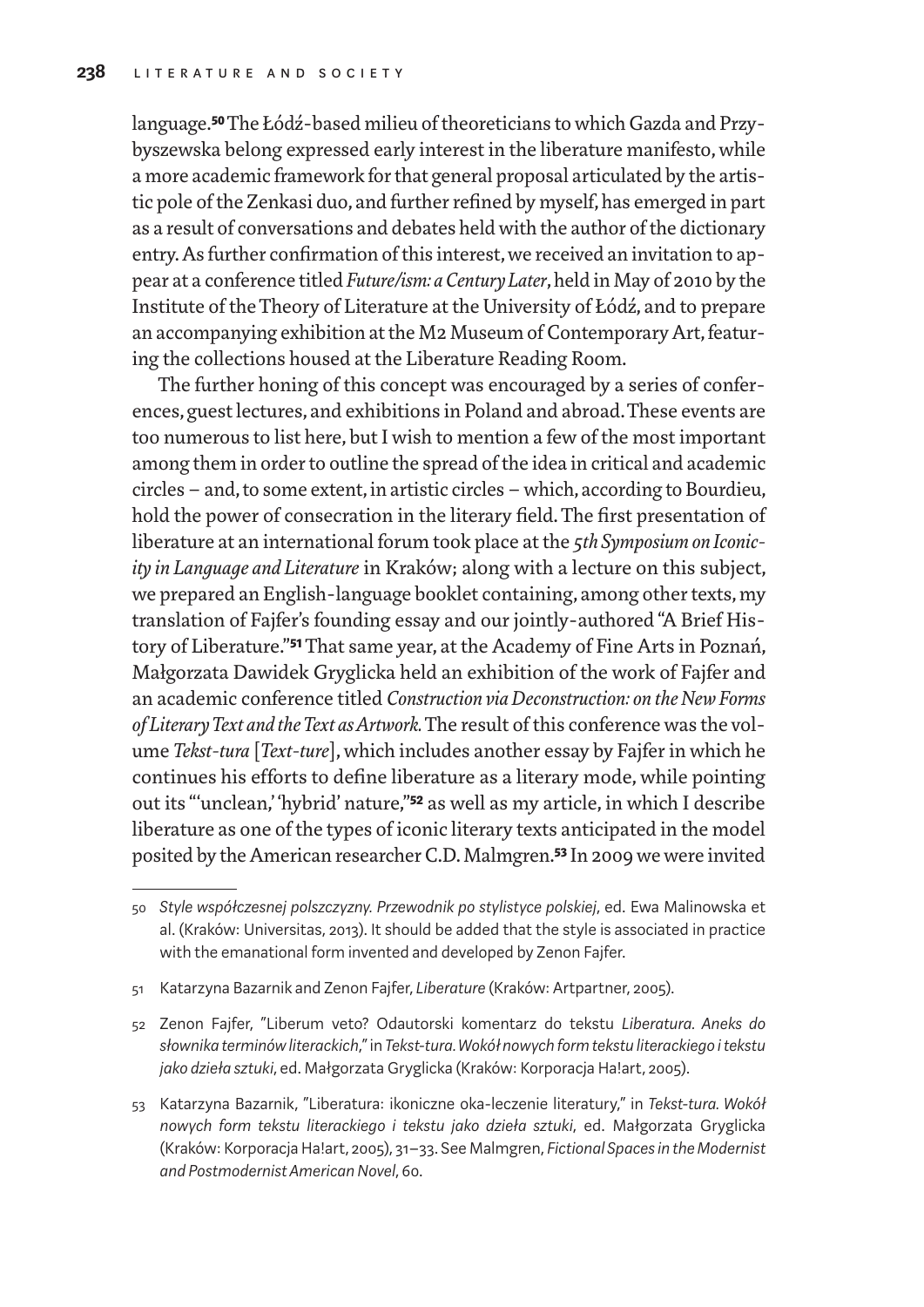to present liberature as a distinct phenomenon at the conference *Traditional and Emerging Formats of Artists' Books: Where Do We Go from Here?* at the University of the West of England in Bristol, a key moment in that it marked the articulation of the difference between liberature and the artistic book, with which the former is sometimes associated. That same year Monika Górska-Olesińska, a researcher from the University of Opole, held the first of two conferences titled *From Liberature to e-Literature*, which resulted in subsequent publications that contrasted works of liberature with artworks created using new electronic media; meanwhile, the triple book *Oka-leczenie* saw its first full-scale release as part of our Liberatura series. From this moment on, the concept clearly began to spread throughout the world: in 2011 we showcased liberature at a number of events, including the European Culture Congress in Wrocław, at festivals and universities in the US (including New York, Philadelphia, Chicago, and Oakland), at the 10th Taipei Poetry Festival and the University of Tokyo, at separate panels held as part of the IAWIS Focus Conference (*Displaying Word and Image*, University of Ulster in Belfast, June 2010), and at the 3rd European Network for Avant-Garde and Modernism Studies Conference (University of Kent in the United Kingdom, September 2012), and, most recently, at literary festivals in Italy, Bulgaria, and Romania.

This brief list clearly demonstrates that, over the past decade and a half, liberature – both as a theoretical concept and a contemporary Polish literary phenomenon – has managed to occupy a certain area of the literary field, gaining a foothold in key institutions. The Liberature Reading Room has been incorporated into the Arteteka branch of the Public Voivodeship Library in Kraków, a place visited regularly by organized groups of students majoring in Polish Studies, Comparative Literature, Editing, and Cultural Studies. It is worth mentioning that liberature is now part of the syllabi of practically every Polish Studies department and is taught in such courses as literature, contemporary culture, contemporary literary life, and cultural semiotics, chiefly in the context of the contemporary avant-garde as well as liminal and hybrid phenomena in literature.**54** The concept has been employed by foreign scholars of

<sup>54</sup> See for example, Tomasz Cieślak-Sokołowski, Jagiellonian University, Syllabus for the course "Pogranicza literatury – alternatywa, nowe media" ["Borderlands of literature: alternatives, new media"], accessed January 30, 2015, https://www.usosweb.uj.edu. pl/kontroler.php?\_action=actionx:katalog2/przedmioty/pokazPrzedmiot%28prz\_ kod:WPl@12fopc.@12f14%29; Dorota Wojda, Jagiellonian University, Syllabus for the course "Poetyka z elementami teorii literatury I, II rok" ["Poetics with elements of literary theory for 1st and 2nd year students"], accessed December 27, 2014, http://www2. polonistyka.uj.edu.pl/download/studia\_S/Sylabusy/Filologia%20polska%20-%20 edytorstwo.htm; Agnieszka Przybyszewska, University of Łódź, Syllabus for the course "Liberatura czyli literatura totalna" ["Liberature, or total literature"], accessed December 27,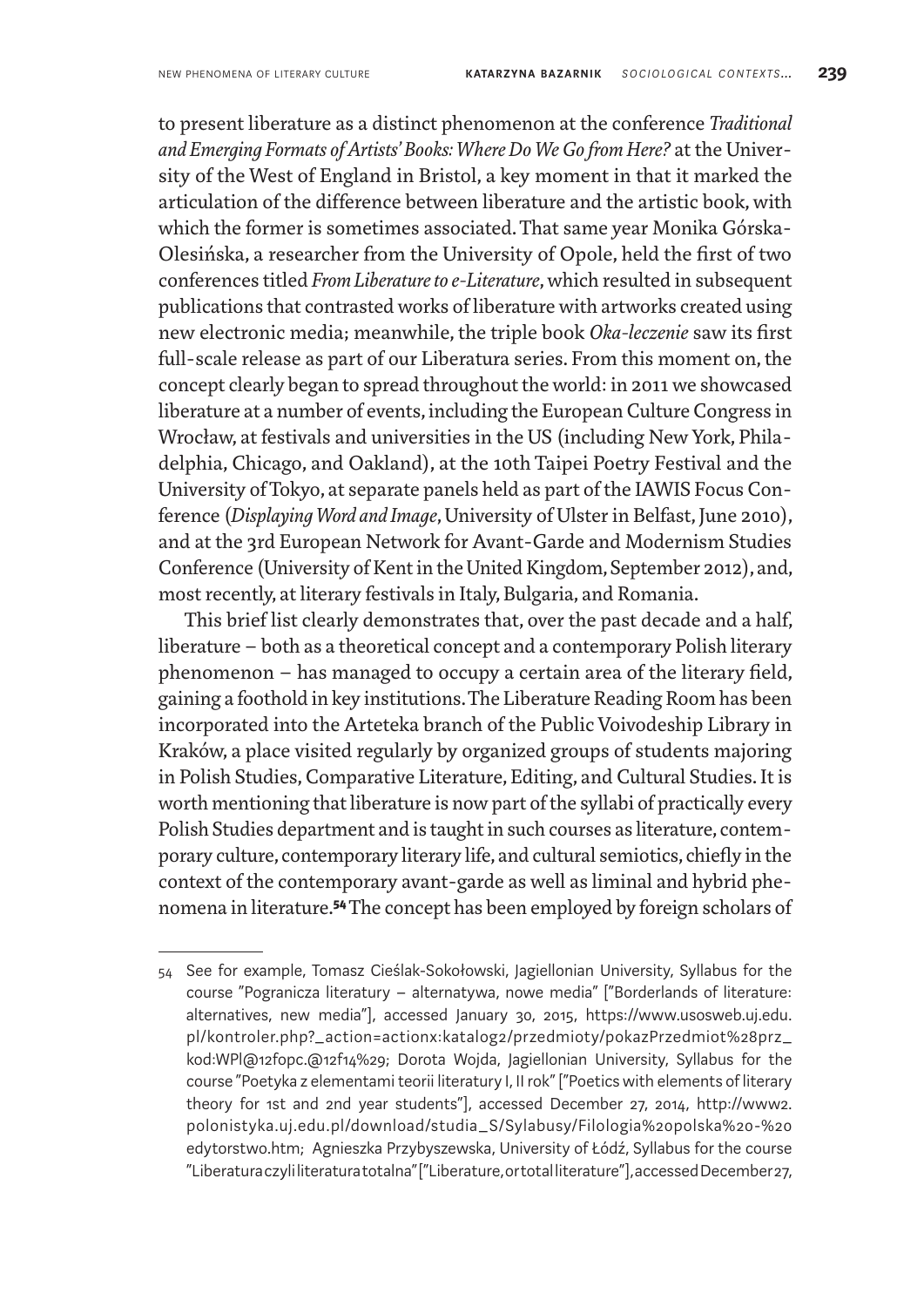Polish literature, including Kris van Heuckelom, Emiliano Ranocchi, and Ariko Kato. The "Liberature" series now numbers over twenty titles, which include significant works belonging to the international literary canon: Stéphane Mallarmé's *AThrow of the Dice*, Raymond Queneau's *AHundred Thousand Billion Poems*, Georges Perec's *Life A User's Manual*, Herta Müller's *Der Wächter Nimmt Seinen Kamm* [*The Guard Takes His Comb*], and James Joyce's *Finnegans Wake*, as well as literary works by the Bazarnik-Fajfer duo, along with books by several Polish authors associated with this poetics, including Robert Szczerbowski, Dariusz Orszulewski, and Paweł Dunajko. It has thus become one of the most distinct and recognizable series published by Ha!art. It therefore appears that we are witnessing a significant autonomization within the literary field, or even the broader cultural field, which "occurs when artistic factors dominate over political and economic factors, which translates into the hierarchy of rules governing a given area, and enhances the readiness to uphold the faith in the relevance of a given practice, a specific social game…."**55** The philosophy of liberature, or, more broadly, the vision of the writer-poet-artist posited by its chief representative, constantly emphasizes the aesthetic, artistic, and compositional grounds for stylistic choices, the search for new forms (the unconventional structure of books, emanational poetry, kinetic poetry), and the ostentatious disregard for economic factors, which is also apparent in the choice of subsequent titles published as part of the series, as these require significant expenses due to the technical challenges posed by the books. This is facilitated by the similar philosophy of the Ha!art publishing house, which refers to itself ironically as a "corporation" and operates under the motto "Everything that's unprofitable." As Jankowicz explains, such autonomy is possible only when the actors and institutions participating in the literary field are able to "translate the external forces into a given field's corresponding logic, to harness them without reformulating the goals of their own actions."**56** The

<sup>2014,</sup> https://usosweb.uni.lodz.pl/kontroler.php?\_action=actionx:katalog2/przedmioty/ pokazPrzedmiot%28prz\_kod:0100-KBL050%29; Monika Górska-Olesińska, University of Opole, Syllabus for the course "Literatura elektroniczna" ["Electronic literature"], accessed December 27, 2014, http://anthology.elmcip.net/materials/syllabi/Gorska Olesinska-2012-PL.pdf; Olga Szadkowska, University of Warsaw, Syllabus for the course "Historia edycji polskiej literatury pięknej" ["The history of the editing of Polish literature"], accessed January 30, 2015, https://usosweb.uw.edu.pl/kontroler.php?\_ action=actionx:katalog2/przedmioty/pokaz Zajecia%28zaj\_cyk\_id:259193;gr\_nr:4%29

<sup>55</sup> Grzegorz Jankowicz, "Formy heteronomii. Polskie pole literackie po 1989 roku i jego relacje z innymi polami społecznymi," in Grzegorz Jankowicz et al., *Literatura polska po 1989 roku w świetle teorii Pierre'a Bourdieu*, 19.